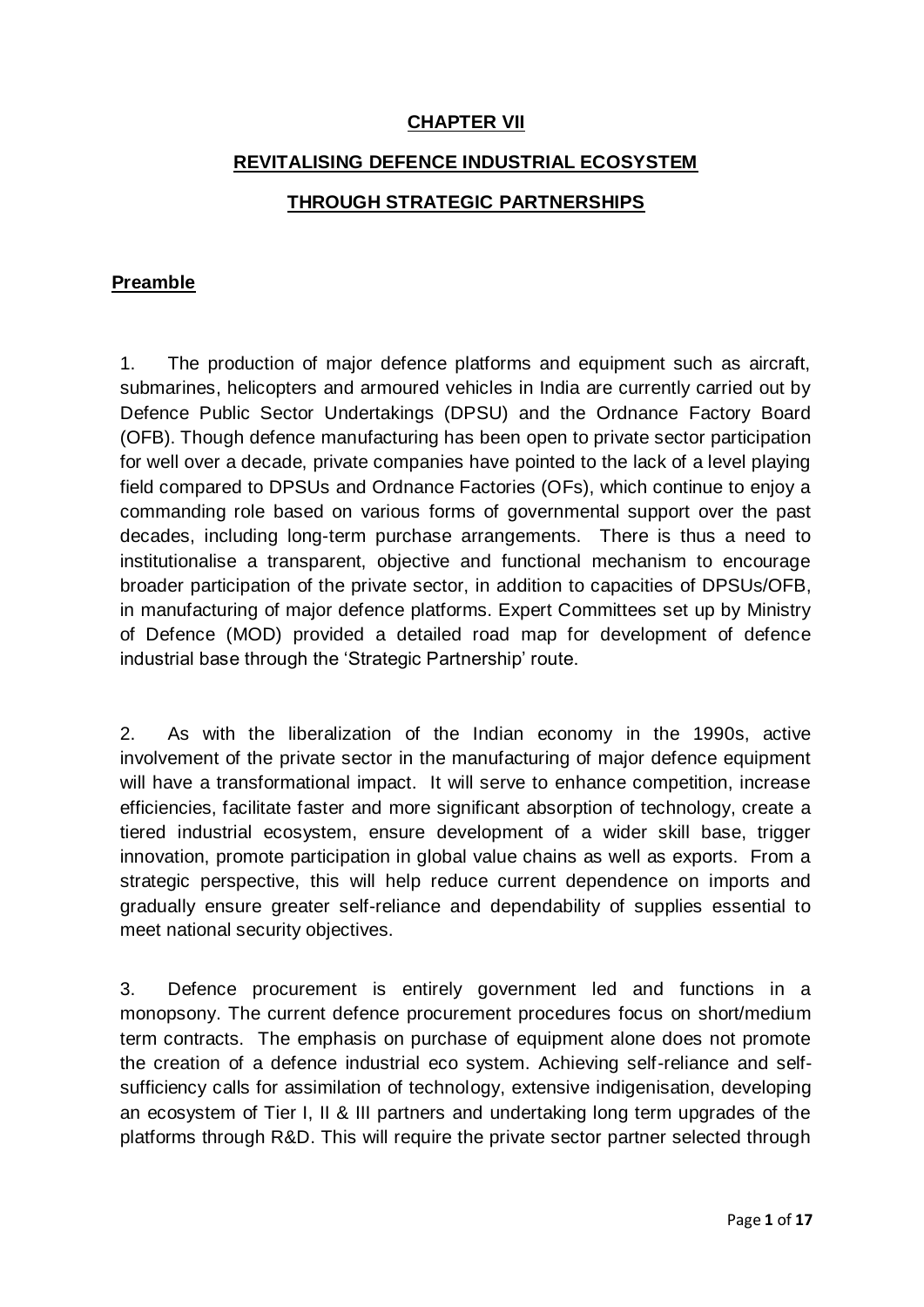a laid down procedure by the government to make necessary long term investments in manufacturing infrastructure, an eco-system of suppliers, skilled human resources, R&D for modernization and upgrades as well as and other capabilities, besides production of equipment. Such a partnership between the Ministry of Defence and the Indian private entity will be known as **Strategic Partnership.** The overall aim will be to progressively build indigenous capabilities in the private sector to design, develop and manufacture complex weapon systems for the future needs of the Armed Forces. This will be an important step towards meeting broader national objectives, encouraging self-reliance and aligning the defence sector with the 'Make in India' initiative of the Government.

4. This Chapter is divided into the following sections:

(a) **Section I**. Introduction to the Strategic Partnership model, Segments for Strategic Partnership and Organisation Structure in the Ministry of Defence.

(b) **Section II.** Procedure for selection of Strategic Partners (SPs).

# **SECTION I**

# **The Strategic Partnership Model**

5. The Strategic Partnership model is being implemented to enable participation of private Indian firms in Make in India in defence. The SP is expected to play the role of a System Integrator by building an extensive eco-system comprising development partners, specialised vendors and suppliers, in particular, those from the MSME sector.

6. The selection criteria for Strategic Partners (SP) will be based on the inherent capacity and ability of the vendor to emerge as a systems integrator and to set up a vendor network for sourcing. The criteria for selection should be fair, reasonable, non-arbitrary, transparent and rational, and based upon the broad parameters of financial strength, technical capability and capacity/infrastructure. It is acknowledged that in the Indian private sector currently there is limited experience in defence manufacturing and even lesser in respect of final integration of complex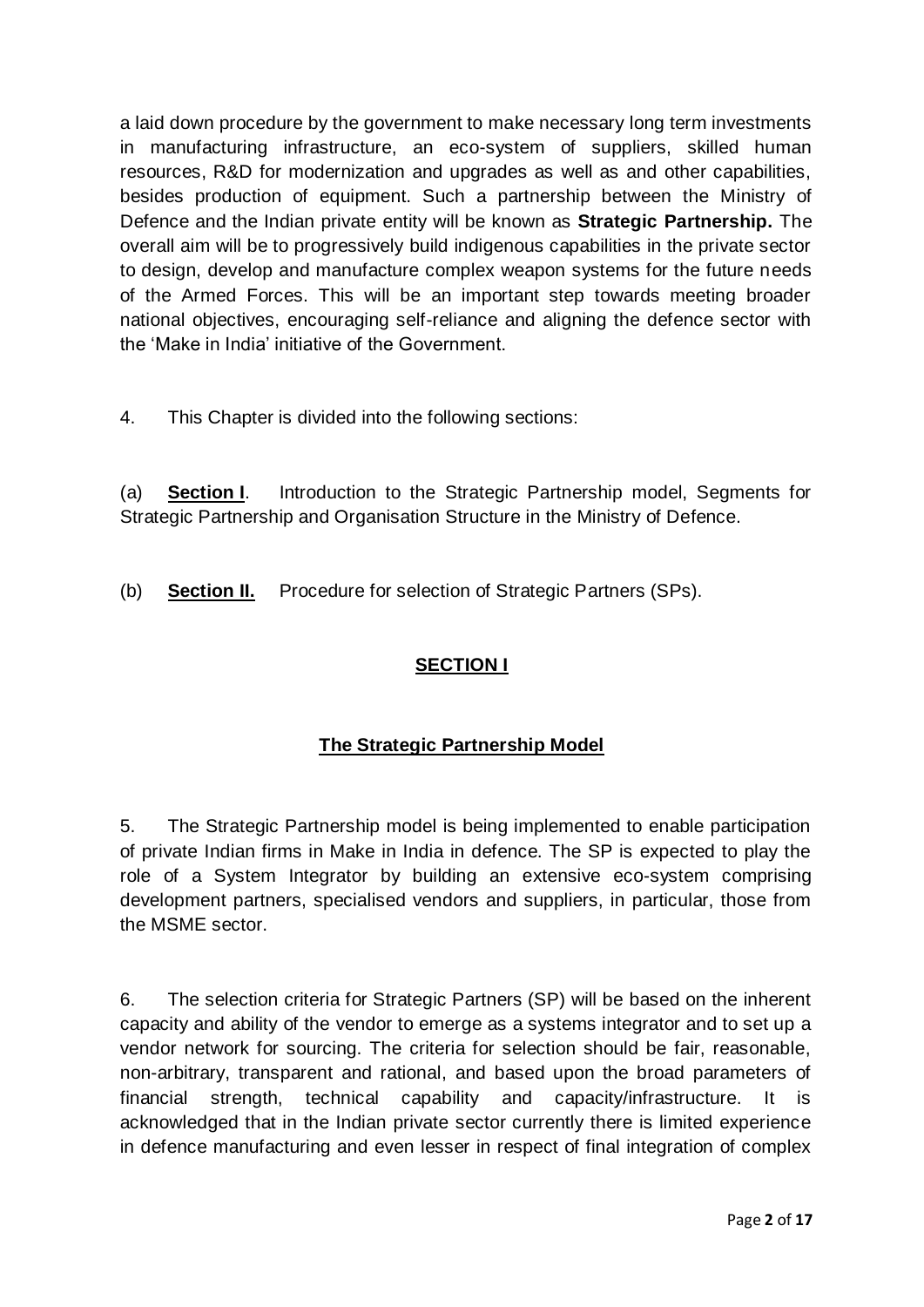defence systems and sub-systems. Therefore, besides any experience in defence manufacturing, potential SPs will be identified primarily based on their experience and competence in integration of multi-disciplinary functional system of systems, engineering and manufacturing. Further, to ensure that the chosen platform for manufacturing meets all the operational requirements of the Armed Forces and to access advanced and appropriate technologies, the SP will need to enter into relevant tie-ups with foreign Original Equipment Manufacturers (OEM). Accordingly, MOD will shortlist, through an open process based on Staff Qualitative Requirements (SQRs), Technology Transfer needs and indigenisation roadmap, a list of potential OEMs. Government to government support for licensing and transfer of technology as well as provisions for IPR issues shall be worked out. At the same time, to introduce needed competition among potential private sector participants in the process and to ensure that the best interests of government are fully safeguarded, final selection of SPs will be guided by the price quoted by the potential SPs.

## **Segments for Strategic Partnership**

7. In the initial phase, strategic partners will be selected in the following segments:

- (a) Fighter Aircraft.
- (b) Helicopters.
- (c) Submarines.
- (d) Armoured fighting vehicles (AFV)/Main Battle Tanks (MBT)

8. To ensure that larger number of companies participate in the process of defence manufacturing in the private sector, and the SP maintains focus on a core area of expertise, only one SP will generally be selected per segment. Addition of more segments or further subdivision of the identified segments may be considered by the MOD as deemed necessary.

9. Strategic Partnerships seek to enhance indigenous defence manufacturing capabilities through the private sector over and above the existing production base. Keeping this broad objective in view, MOD may consider the role of DPSUs/OFB at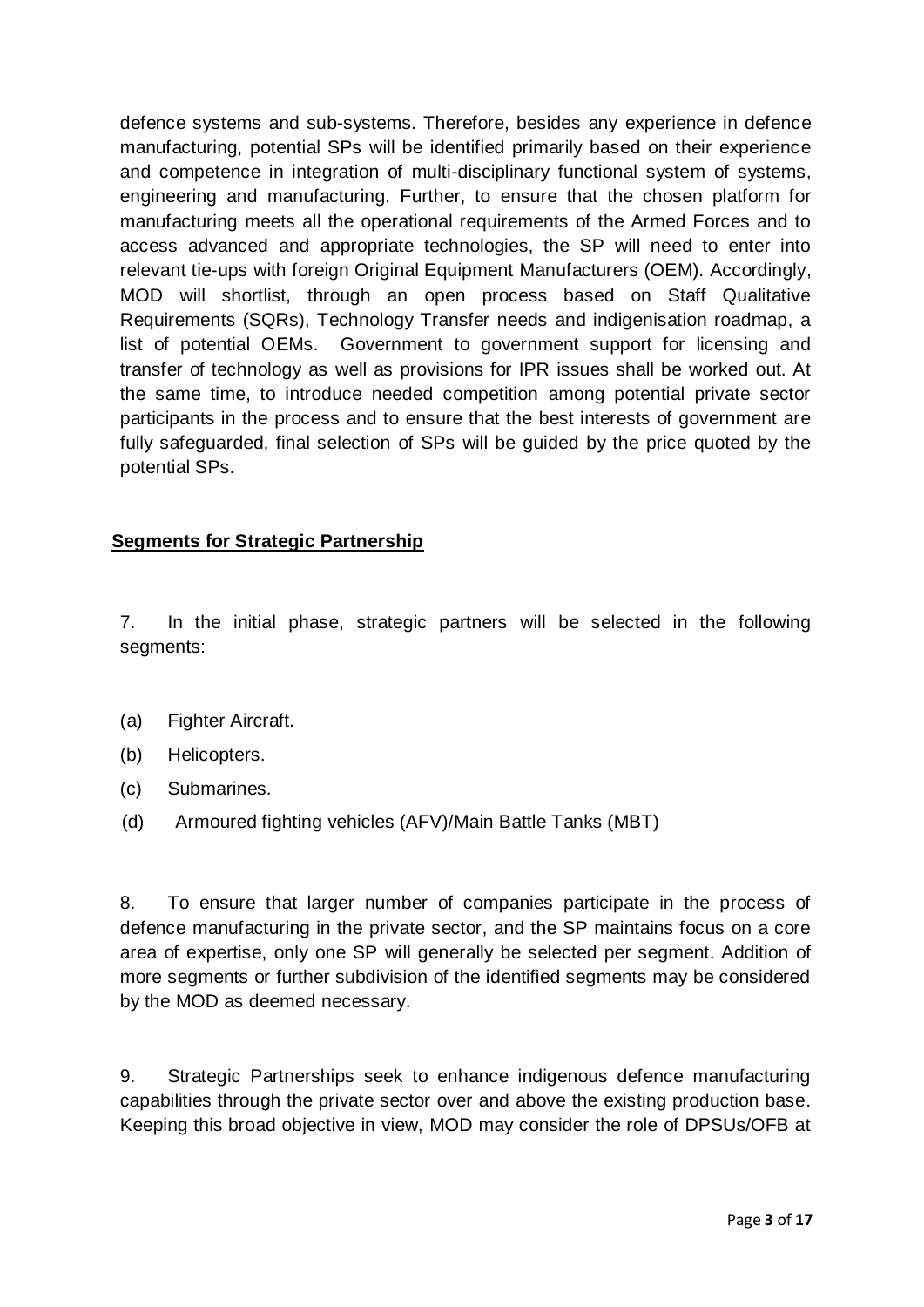the appropriate stage(s) keeping in view the order book position, capacity and price competitiveness.

10. [Cooperative arrangements including transfer of technology and teaming](file:///D:/Final%20SP%20Folder%20-%2015%20May/14%20May%20-%20By%20God%20Final%20-%20SP/Final%20-%20Response%20to%20DRDO%20Comments%20-%2014%20May%2017.docx)  [arrangements between DRDO/](file:///D:/Final%20SP%20Folder%20-%2015%20May/14%20May%20-%20By%20God%20Final%20-%20SP/Final%20-%20Response%20to%20DRDO%20Comments%20-%2014%20May%2017.docx)OFs/DPSUs with the SP could be envisaged to enable defence related capacities to be developed in the country or for other reasons as decided by MOD.

# **Applicant Companies**

11. As the Strategic Partnership model is designed to build indigenous manufacturing capacity in major defence platforms, the Applicant Company and subsequently the Strategic Partner when appointed should be an Indian company (as defined under the Companies Act, 2013), owned and controlled by resident Indian citizens. The management of the Applicant Company should be in Indian hands with majority representation on the board of directors. The chief executive(s) of the Applicant Company shall be resident Indians who are part of the Indian group owning and controlling the Applicant Company or the Strategic Partner. 'Control' shall include the right to appoint a majority of the directors or to control the management or policy decisions, including by virtue of their shareholding or management rights or shareholders agreements or voting agreements.

12. Further, a company shall be considered as 'Owned' by resident Indian citizens if more than fifty percent (50%) of the capital in it is directly or beneficially owned by resident Indian citizens and/or Indian companies, which are ultimately owned and controlled by resident Indian citizens. This implies that the maximum permitted FDI shall be forty nine percent (49%). No pyramiding of FDI in Indian holding companies or in Indian entities subscribing to shares or securities of the Applicant Company or the Strategic Partner shall be permitted. Indirect foreign investment shall be accounted for in counting the forty-nine percent (49%) FDI. The consolidated characteristics of ownership and provisions governing Applicant Companies are given at **Appendix A**.

13. Any subsequent change in shareholding pattern/ownership of the SP shall require prior approval of MOD.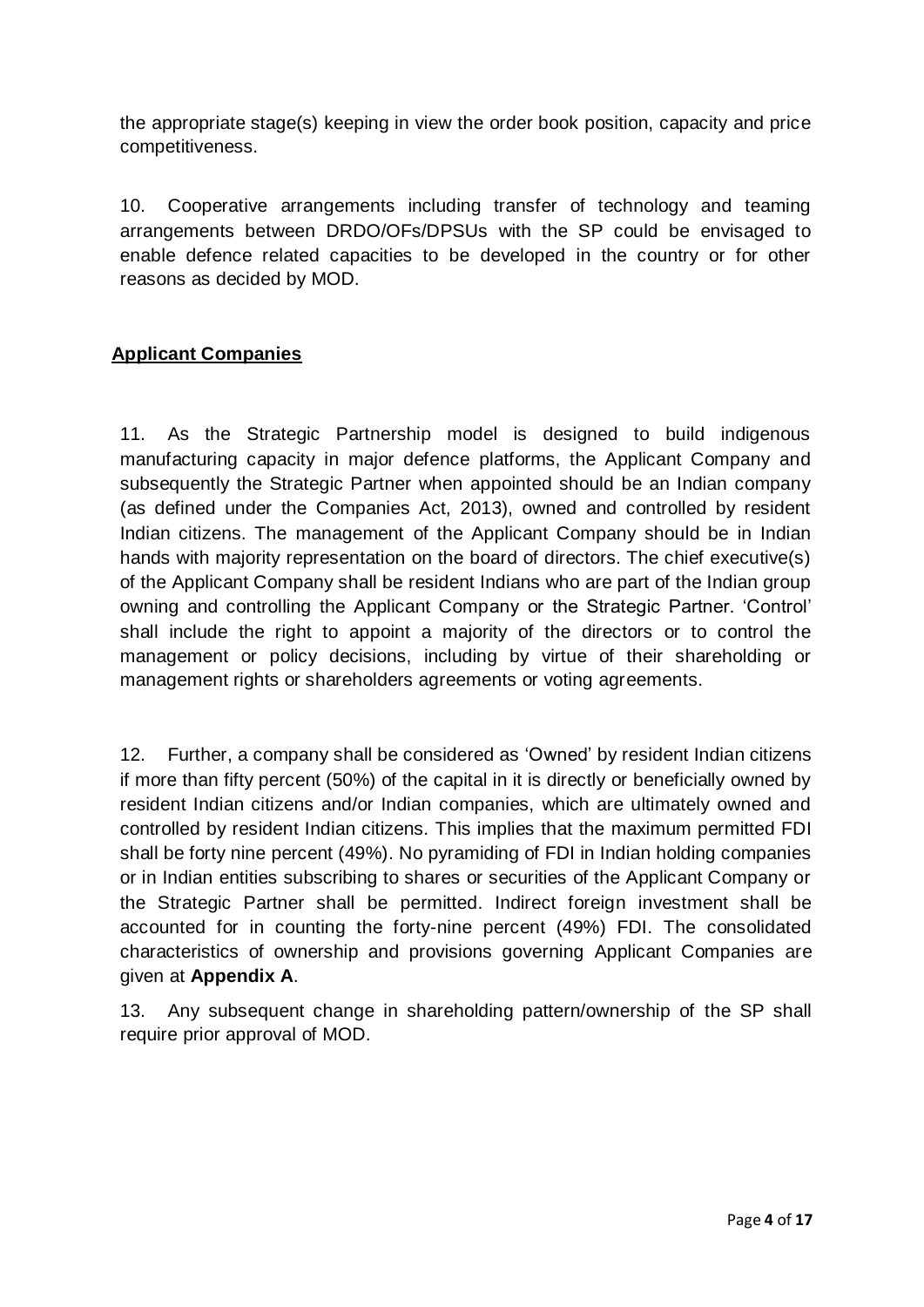# **Role of Original Equipment Manufacturer (OEM)**

14. To manufacture major defence platforms, the SP will require tie-ups with foreign Original Equipment Manufacturers (OEM), to cover manufacturing, transfer of technology (ToT), assistance in training skilled human resources and other support. Such partnerships or tie-ups between SP and OEM may take the form of joint ventures (JV), equity partnerships, technology-sharing, royalty or any other mutually acceptable arrangement between the companies concerned, subject to the ownership conditions indicated in Para 11, 12 and 13 above. The limit for equity participation will not preclude other arrangements for sharing management rights in the JV mutually agreed between the SP and OEM. Changes in the ownership structure of JV/SPV shall require approval of MOD.

15. The OEM will be jointly responsible along with the SP for certification and quality assurance of the platforms supplied to MOD. Rights and obligations in this regard will be subject to detailed contracts to be developed subsequently.

16. To facilitate selection of OEMs, MOD will implement a process of shortlisting of OEMs for each segment simultaneously with the process of identifying SPs. This shortlisting of eligible OEMs will be through an Expression of Interest (EOI).

17. Technical Evaluation will also be carried out strictly adhering to specified timelines. Even if only one OEM submits a proposal in any given segment, the process of technical evaluation will be completed.

18. As part of the EOI, OEMs will provide a formal acceptance of their government(s) that necessary licenses to transfer technology will be granted in case the OEM is selected as a partner for the SP to manufacture the platforms/equipment in India, wherever required, prior to issue of RFP. Such a commitment may also be supported by Inter-Governmental agreements to be signed between India and the country(ies) concerned, at the stage of award of contract.

19. Contract between the SP and OEM will cover provisions for protection of classified information and technology transferred by the OEM. Shortlisted OEMs will provide an undertaking confirming their willingness to cooperate with the SP to manufacture the platform in India, including handholding and support, transfer of technology and indigenisation. OEM will also confirm life-cycle support for the platform along with the SP.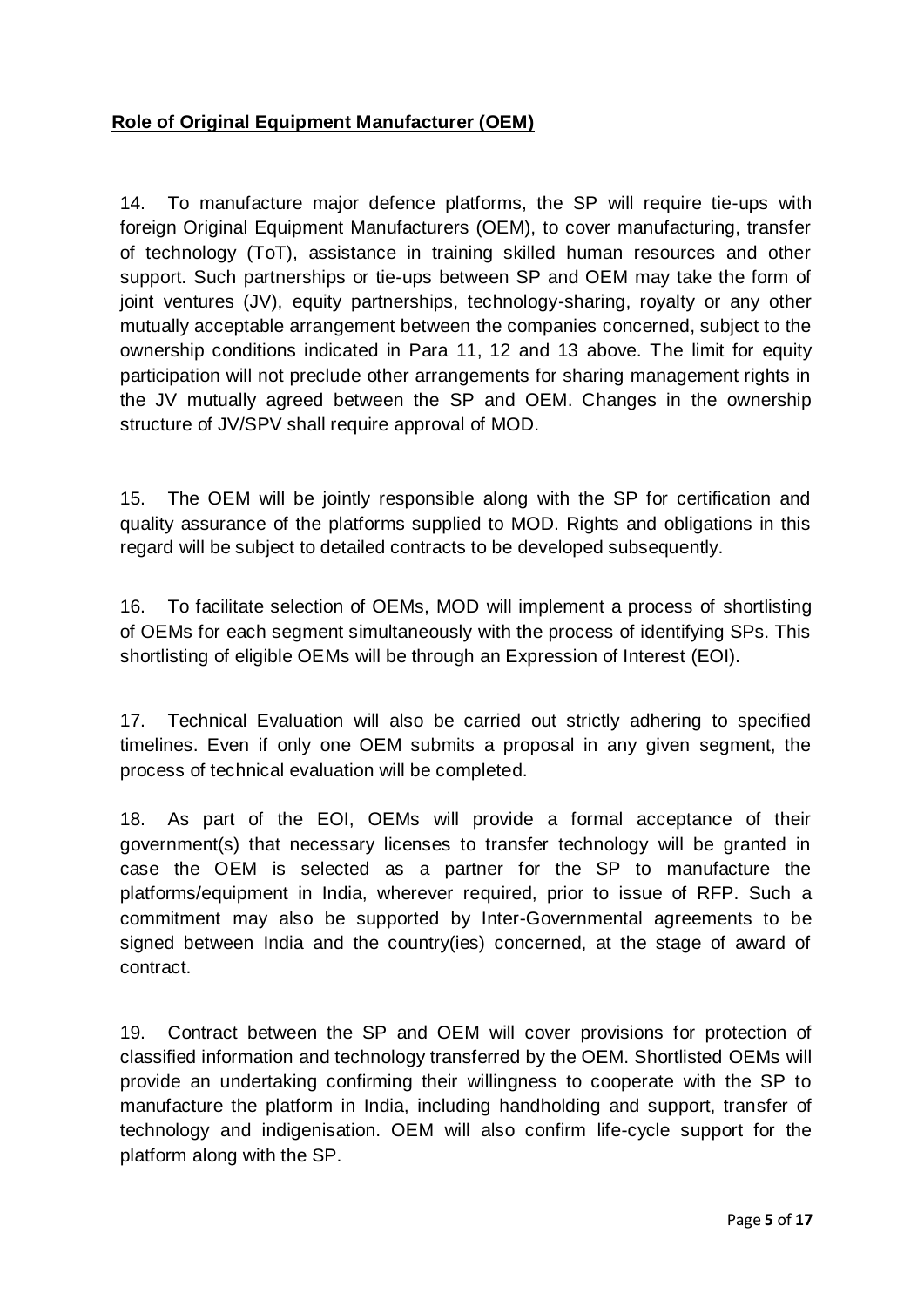# **Organisational Structure at MOD**

20. An appropriate institutional and administrative mechanism for effective implementation of the Strategic Partnerships will be set up within the MOD, with adequate expertise in relevant fields like procurement, contract law and TOT arrangements.

### **SECTION II**

### **Procedure for Selection of Strategic Partners**

21. The selection process of SP will broadly have following procedure:

(a) Issue of Expression of Interest (EOI) to Indian private companies for selection of Strategic Partners in identified segments seeking details of Minimum Qualification Criteria.

(b) Submission of response to EOI by applicant companies, indicating inter alia choice for segments in which they wish to participate.

(c) Evaluation of the companies based on Minimum Qualification Criteria.

(d) Segment-wise verification of Segment Specific criteria.

(e) Shortlisting of companies who meet the minimum qualification criteria, for issue of segment-wise RFP.

(f) Issue of segment-wise RFPs with DAC approval to short-listed companies based on their options of segment submitted in EOI response.

(g) Submission of techno-commercial offer in response to RFPs by companies, in collaboration with one of the short-listed OEMs or in exceptional cases with two OEMs in segments with diverse platforms.

(h) Opening and evaluation of technical offer of the companies.

(i) Conduct of Field Evaluation Trials (FET) and Staff Evaluation.

(j) Opening of commercial offers of companies that are technically compliant with the RFP, segment wise.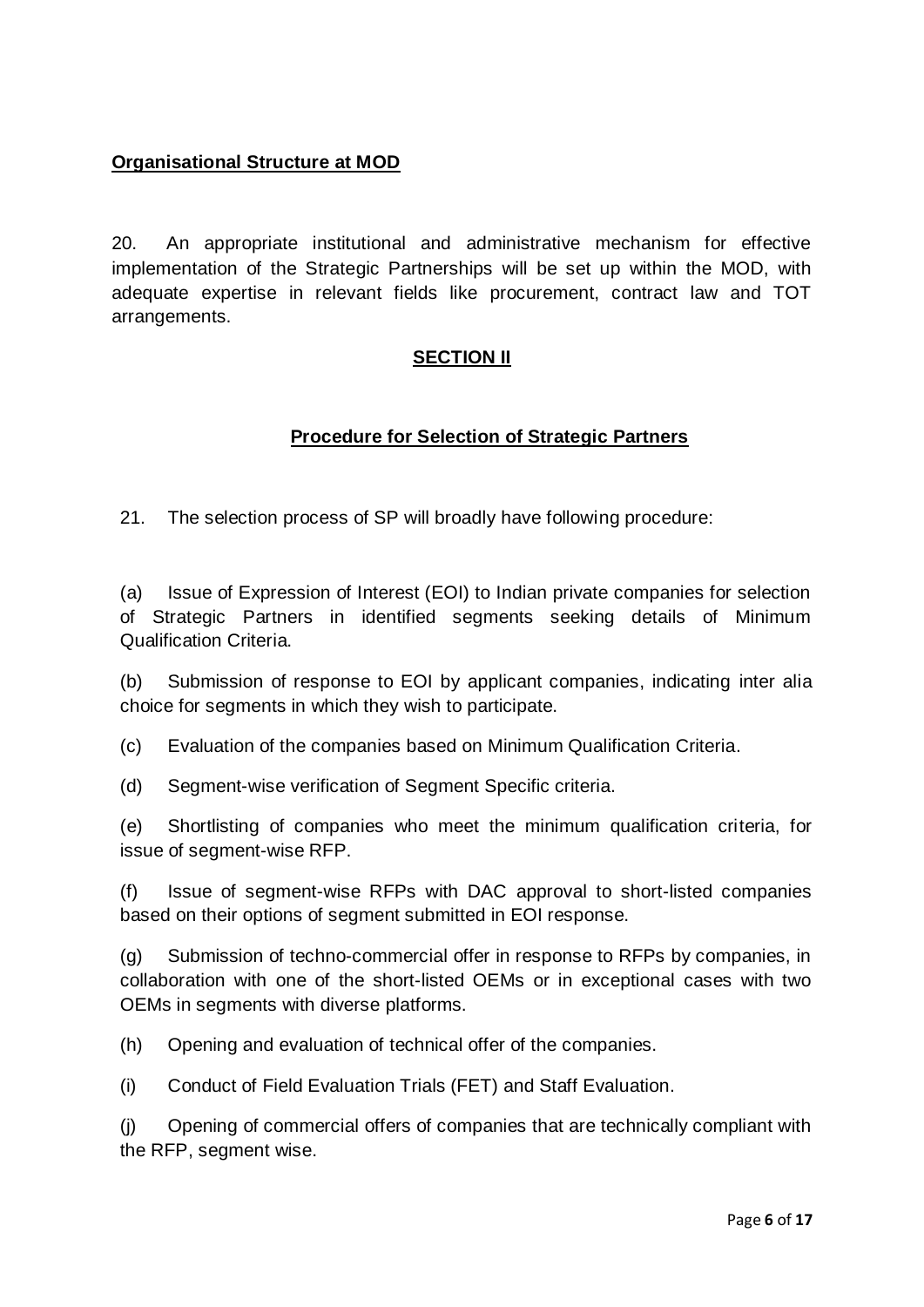(k) Selection of SP having the lowest bid, segment-wise, with DAC approval.

- (l) Commencement of contractual negotiations.
- (m) Finalisation and signing of contract.

## **Expression of Interest (EOI)**

22. MOD shall issue an EOI to seek applications from Indian private companies for selection of Strategic Partner in identified segments. EOI shall *inter alia* seek information related to Minimum Qualification Criteria comprising of financial, technical and segment-specific parameters. The EOI shall be given wide publicity both in print and electronic media. A suitable time period shall be given to the industry to respond.

23. The Application should be accompanied by an Affidavit testifying to the truth and accuracy of the information supplied. The financial information shall be accompanied by unqualified report from the statutory auditor appointed under Section 139 of the Companies Act, 2013 or corresponding sections under the previous Companies Act, about the correctness and accuracy of the financial information submitted. For any materially false statement, the Applicant Company shall be disqualified.

### **Evaluation of Response to EOI**

24. Based on the response to EOI the companies would be evaluated for minimum qualifying criteria comprising technical, financial and segment specific aspects. Indicative qualifying criteria for various segments is placed at **Appendix B**.

25. Evaluation may inter-alia include on-site verification. All companies compliant with minimum qualifying criteria shall be short-listed for issue of RFP in the relevant segment.

26. In the event of the Applicant Company not having segment specific experience, flexibility is provided to the Applicant Company to rely upon group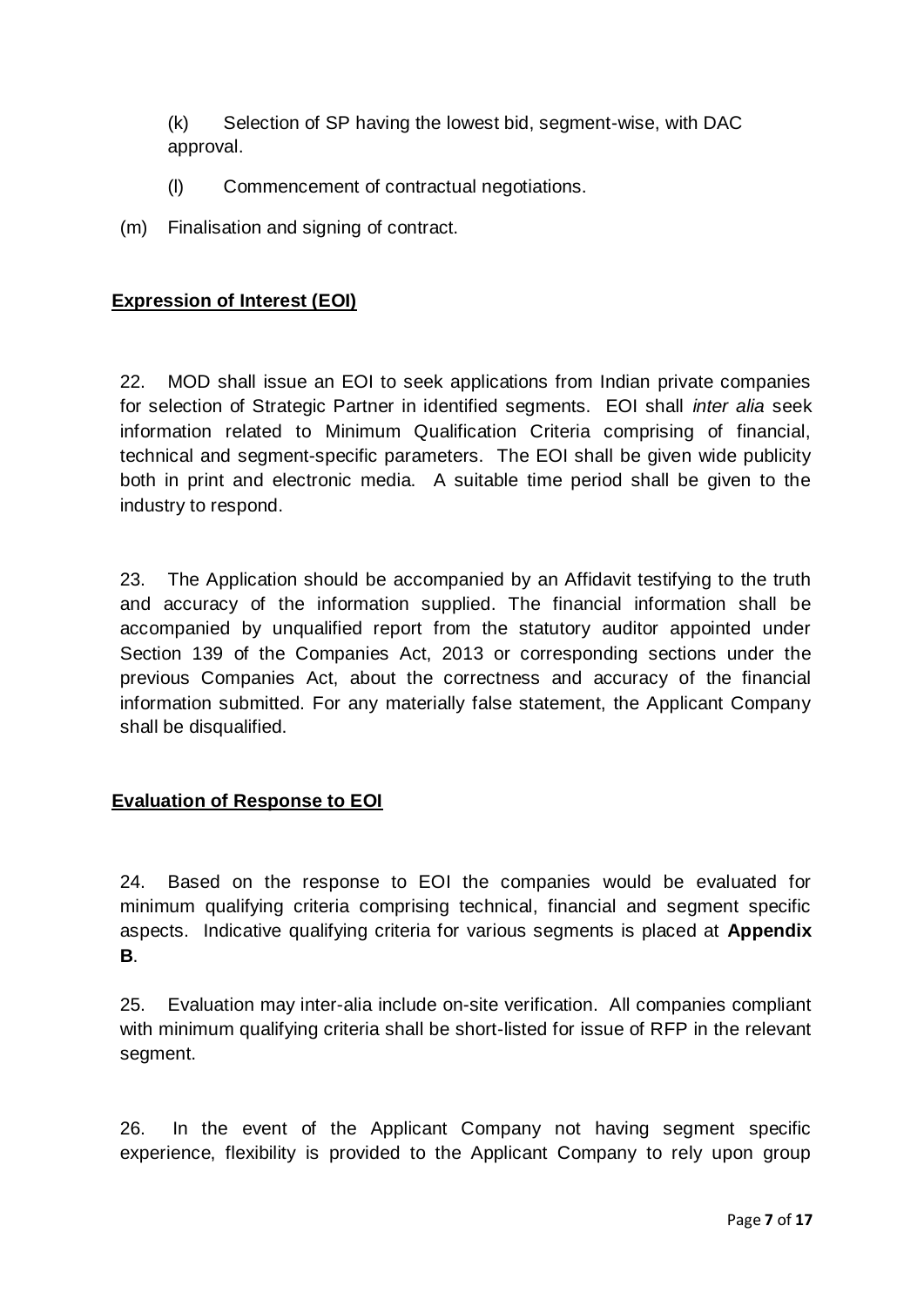company(ies)'s experience in that particular segment. The segment group company(ies) however will not be appointed as the Strategic Partner, as only its experience will be considered for evaluation. The specific segment group company(ies) whose experience and expertise is considered shall execute a deed of adherence and confirmation cum undertaking providing the MOD and the Strategic Partner an irrevocable right to access, enter upon and use the facilities of the segment group company for the duration of the Strategic Partnership, subject to applicable laws. An agreement evidencing this right in a form prescribed by MOD should be submitted along with the application. The restrictions on FDI as prescribed for the Applicant Company as a Strategic Partner will also be applicable to the segment group company.

# **Shortlisting of OEMs**

27. The process of shortlisting of OEMs will be done simultaneously with the process of identifying potential SPs. Shortlisting of OEM will involve the following processes:

(a) Issue of RFI to potential OEMs.

(b) Formulation of SQRs. The SQRs will cover aspects of the platform as well as weapons required, wherever feasible.

(c) Based on SQRs and information already available/collected, an EOI will be issued to OEMs in each segment.

(d) EOI shall define the technologies to be acquired [including the details of the](file:///D:/Final%20SP%20Folder%20-%2015%20May/14%20May%20-%20By%20God%20Final%20-%20SP/Final%20-%20Response%20to%20NAVY%20Comments%20-%2015%20May%2017.docx)  [weapons and associated sensors](file:///D:/Final%20SP%20Folder%20-%2015%20May/14%20May%20-%20By%20God%20Final%20-%20SP/Final%20-%20Response%20to%20NAVY%20Comments%20-%2015%20May%2017.docx) along with the range and depth of transfer of technology (ToT) to achieve the stipulated level of indigenisation and development of industrial eco-system in India.

(e) OEMs shall provide response to the EOI within two months.

(f) Based on the responses TEC will be carried out. Besides compliance to SQRs, TEC will also check compliance to issues listed at Para 27.

(g) OEMs that meet TEC requirements will be shortlisted for each segment, with the approval of DAC.

(h) Even if only one OEM is shortlisted, the process will be taken forward.

28. As ToT is one of the main factors in selection of OEM, the quantum and scope of Technology being offered for transfer by the OEM will be a primary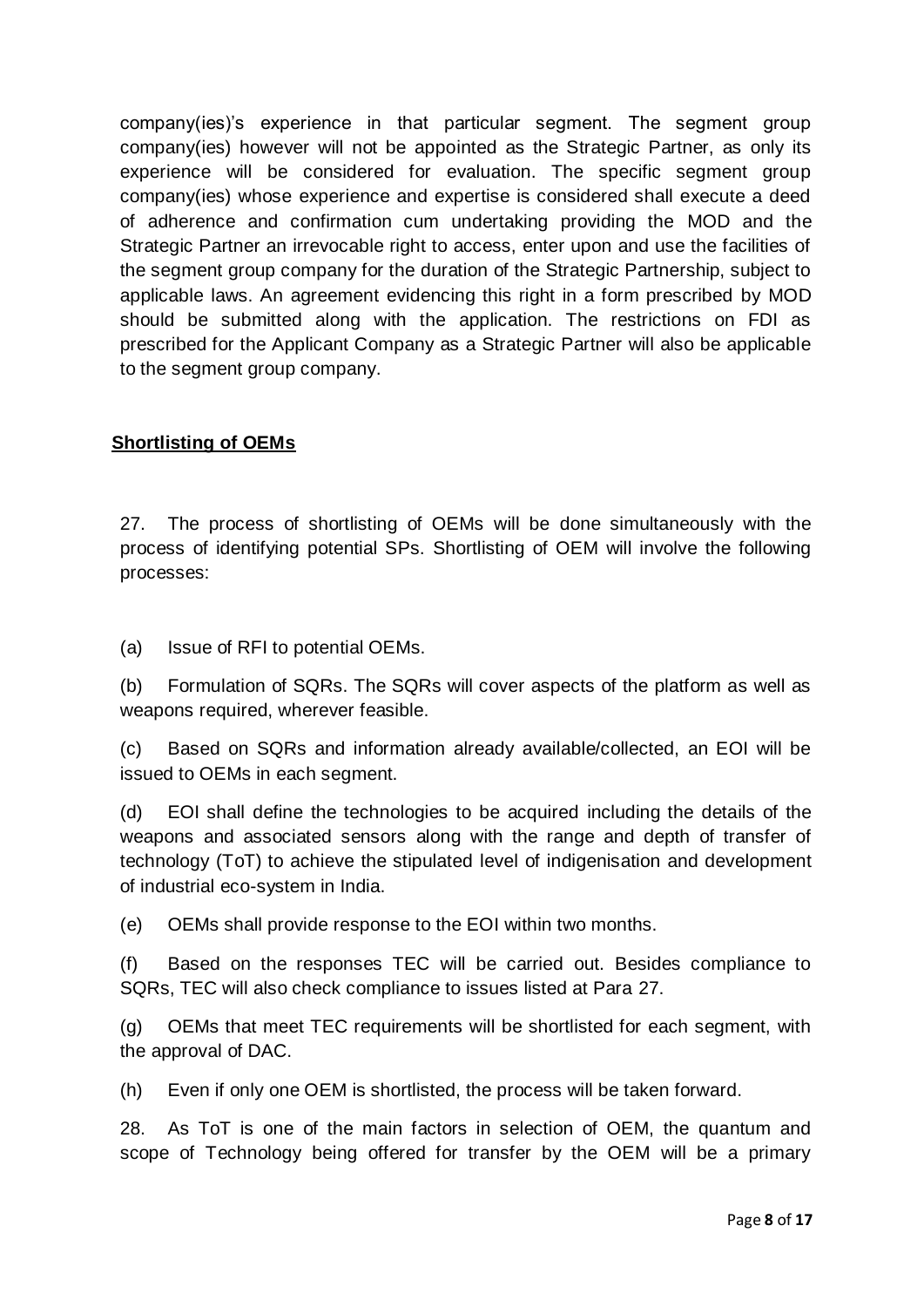consideration in the selection procedure, besides compliance to SQRs. Towards this, the shortlisting of OEM will inter-alia take into consideration the following factors:-

- (a) Range, depth and scope of technology transfer offered in identified areas.
- (b) Extent of indigenous content proposed.
- (c) Extent of eco-system of Indian vendors/manufacturers proposed.
- (d) Measures to support SP in establishing system for integration of platforms.
- (e) Plans to train skilled manpower.
- (f) Extent of future R & D planned in India.

## **Issue of RFP**

29. Based on the AON approved by DAC, segment-wise RFPs shall be issued to the short-listed Indian companies. RFP shall broadly seek following details:

(a) Technical details of the equipment.

(b) Commercial offer for the identified platform and 10-years Performance Based Logistics (PBL)/other maintenance arrangements specified.

(c) Mandatory requirements related to indigenisation roadmap, Transfer of Technology, creation of R&D capabilities and skilling provisions etc.

30. The list of short-listed OEMs shall also be annexed to the RFP, so that the short-listed Indian companies can freely engage with such OEMs and finalise their techno-commercial offer in agreement with any of these OEMs. One Indian company can engage with any or all OEMs, but can finally submit only one offer in agreement with any one of the OEMs. As an exception, in segments with diverse platforms such as Helicopters, potential SPs may submit response with more than OEM to have best technology solution.

31. A minimum number of platforms, not exceeding 10-15% of the number of units being procured, may be manufactured in the OEMs premises for the purposes of training and skill development of the SP's manpower.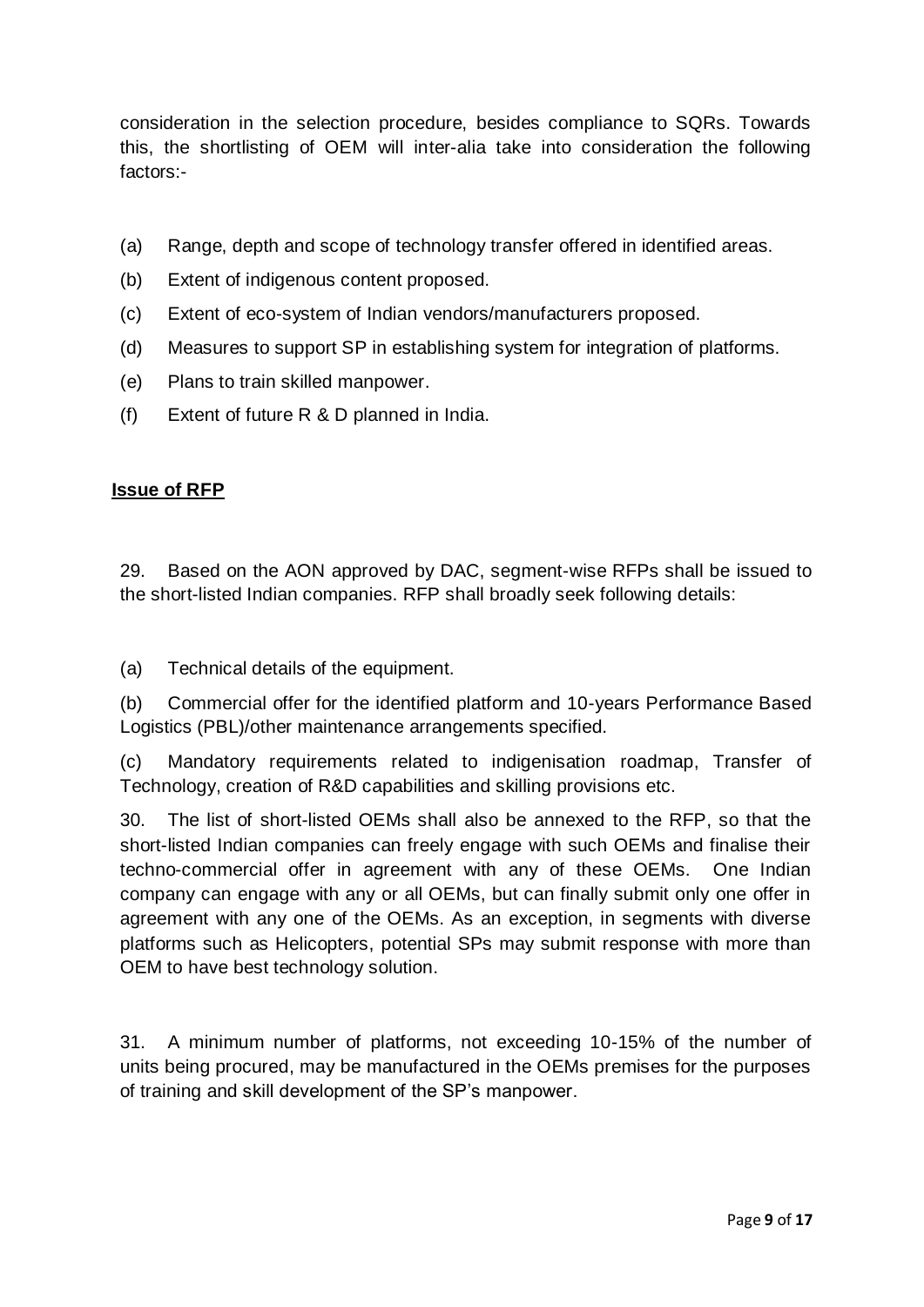# **Response to RFP**

32. Response to RFP shall be in two parts, a technical offer and a commercial offer. The technical offer shall include details of the equipment, company's willingness to meet mandatory requirements related to indigenisation roadmap, transfer of technology, creation of R&D capabilities and skilling provisions etc. The commercial offer shall include the price of the platform along with maintenance related costs as required in RFP.

# **Evaluation of Response to RFP**

33. Technical offer, which contains details of the equipment, company's adherence to certain mandatory requirements related to indigenisation, technology transfer, creation of R&D capabilities and skilling etc. shall be opened first.

34. Field Evaluation Trials (FET) are to be conducted, except where the equipment has been evaluated earlier or where FET is not applicable (such as submarines), in which case the requirement of FET could be waived. Further, to expedite FET, evaluation trials could be carried out at the vendor premises as necessary.

35. Based on results of FET, Staff Evaluation will be carried out and platforms that meet minimum SQRs and ToT requirements will be shortlisted.

36. After evaluation of the technical aspects, and completion of FET, the commercial offers of the companies that are compliant with the technical aspects shall be opened and the company having lowest bid shall be designated as SP in that segment.

37. The order of selection of SPs, segment-wise, and implementation of Strategic Partnerships shall be decided by MOD.

#### **Contractual Aspects**

38. MOD shall constitute a Contract Negotiation Committee to conduct negotiations with the selected SP and sign a contract for deliverables. OEM may participate in these negotiations if needed.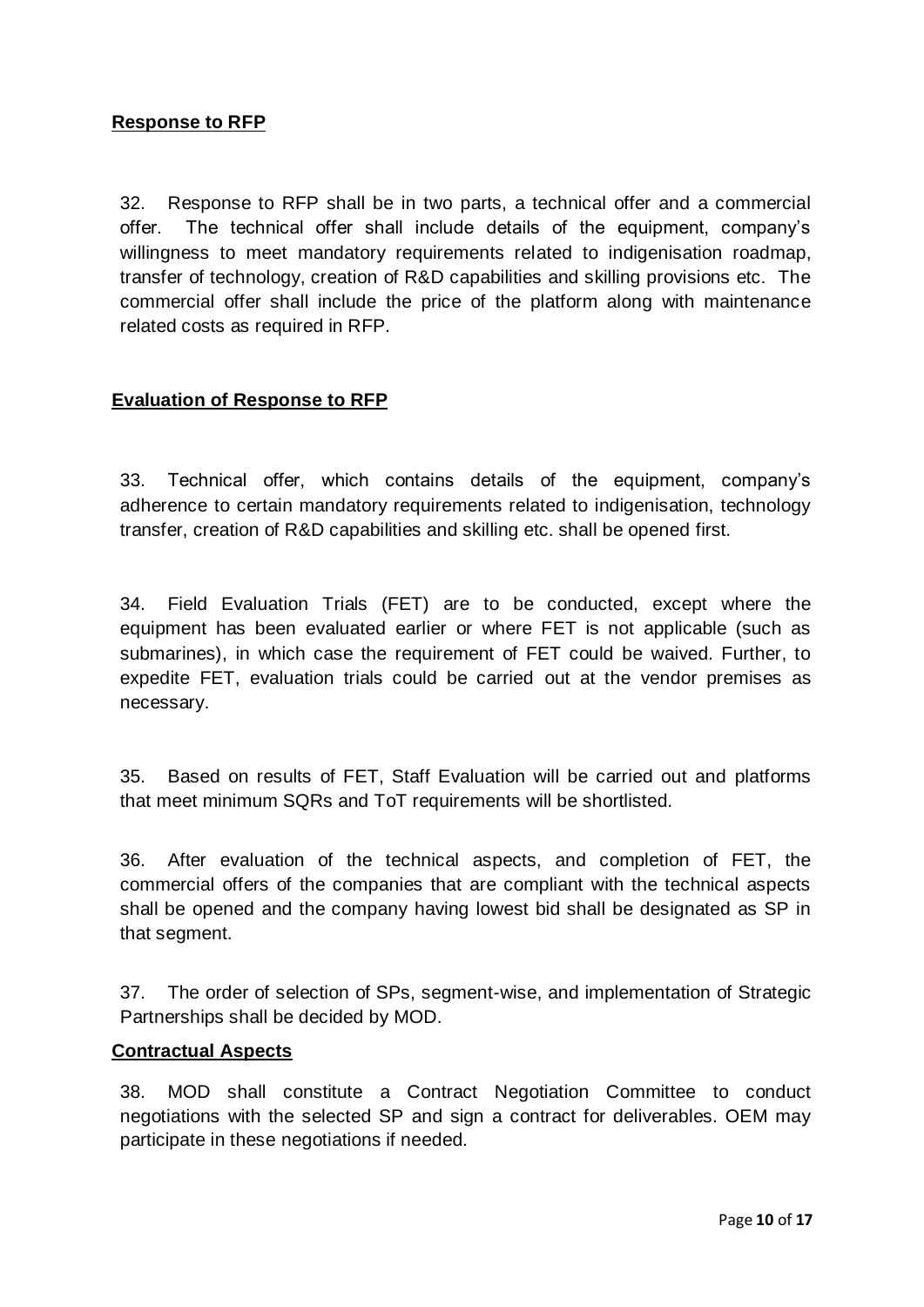39. Contract for supply of the platform will be signed between MOD and the [SP,](file:///D:/Final%20SP%20Folder%20-%2015%20May/14%20May%20-%20By%20God%20Final%20-%20SP/Final%20-%20Response%20to%20ACQ%20WING%20-%2014%20May%2017.docx) and with OEM if necessary. In case a JV/SPV is formed by the OEM and SP, a tripartite contract between MOD, SP and the JV/SPV will be considered, provided this does not dilute responsibilities of the SP individually, jointly and severally for implementation of contractual delivery timelines, quality and other [criteria.](file:///D:/Final%20SP%20Folder%20-%2015%20May/14%20May%20-%20By%20God%20Final%20-%20SP/Final%20-%20Response%20to%20DDP%20Comments%20-%2014%20May%2017.docx)

# **Indigenisation Roadmap**

40. The selected SP in each segment will be required to present a roadmap for future development including PBL, upgrades, etc. as indicated below:-

(a) Indigenisation Content Requirements: The SP shall commit to a plan to indigenise, in terms of value of production, manufacturing of the platform over a set period for each platform as defined in each RFP.

(b) Eco-system of Domestic Manufacturers: SP shall develop tiered industries in each segment by entering into teaming agreements and development partnerships with other industries, including micro, small and medium enterprises (MSMEs), DPSUs, OFs, other PSUs, DRDO and foreign companies that are part of the global supply chain in the relevant sector, so that an eco-system of domestic manufacturers in the Indian defence sector is developed, including for spares and capacities for repair and maintenance of the platform. SP is required to submit an action plan to MOD in this regard, the implementation of which will be monitored by MOD.

(c) R & D Roadmap: The Strategic Partner shall formulate a research and development roadmap to achieve self-reliance within the country in respect of the Segment. The road-map is to be mutually finalised along with the MOD.

### **Test and Evaluation Facilities**.

41. MOD will make available existing test and evaluation facilities to the SP. The terms of such access as well as cost or fees for the same shall be mutually decided.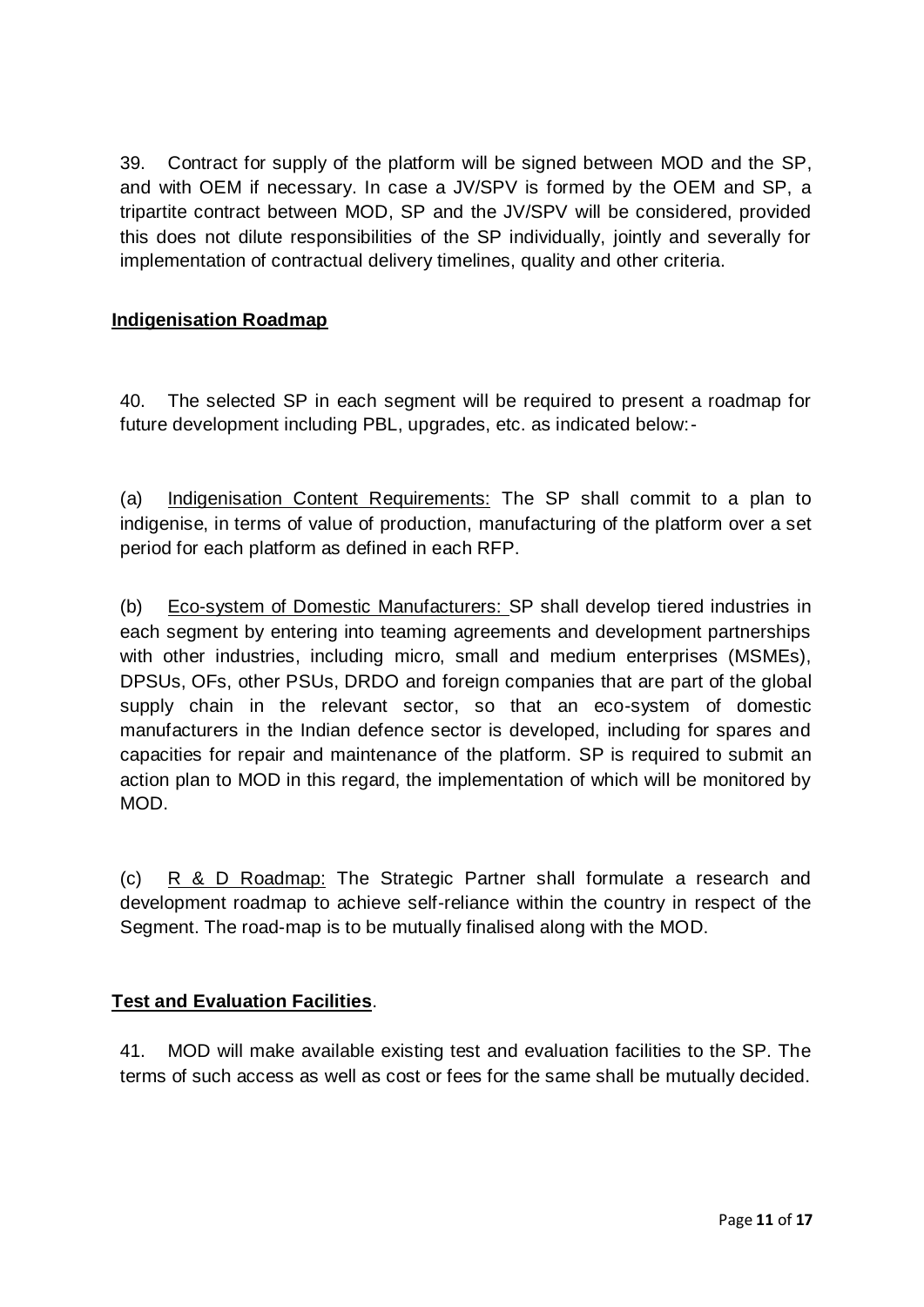## **Periodic Assessment**

42. MOD shall have a right to periodically assess level of technology absorption carried out by the SP and development of a domestic ecosystem for manufacturing. MOD may carry out this assessment either itself or by appointing subject matter experts.

### **Audit**

43. Besides examination of periodic audited reports, MOD shall have the right to conduct special audits of all certifications and costs relevant to the Segment at all or any stages (tiers) of manufacturing/ production/ assembly.

#### **Termination**

44. MOD shall have the right to terminate the Acquisition Contract in the following cases:

(a) If there is material breach of the Acquisition Contract or an integrity related provision by the SP or the JV/SPV.

(b) If the SP or the JV/SPV loses 50% (fifty percent) of net worth as submitted in its application (for appointment as strategic partner) or is unable to pay its dues.

(c) If the SP or the JV/SPV is adjudged insolvent, commences a voluntary winding-up, is subject to the appointment of a receiver, administrative receiver, official liquidator, trustee or a similar person over its assets or undertaking or any part thereof.

(d) Any other contractually relevant issue.

### **Subsequent Acquisitions**

45. To achieve self-reliance within the country, subsequent acquisitions in the identified segments/platforms should ideally be carried out from Indian companies under Buy (IDDM), Buy (Indian), Buy and Make (Indian) and Make categories of acquisition under DPP. This can be accomplished only when Indian companies make considerable, long term investments in capacity creation and capability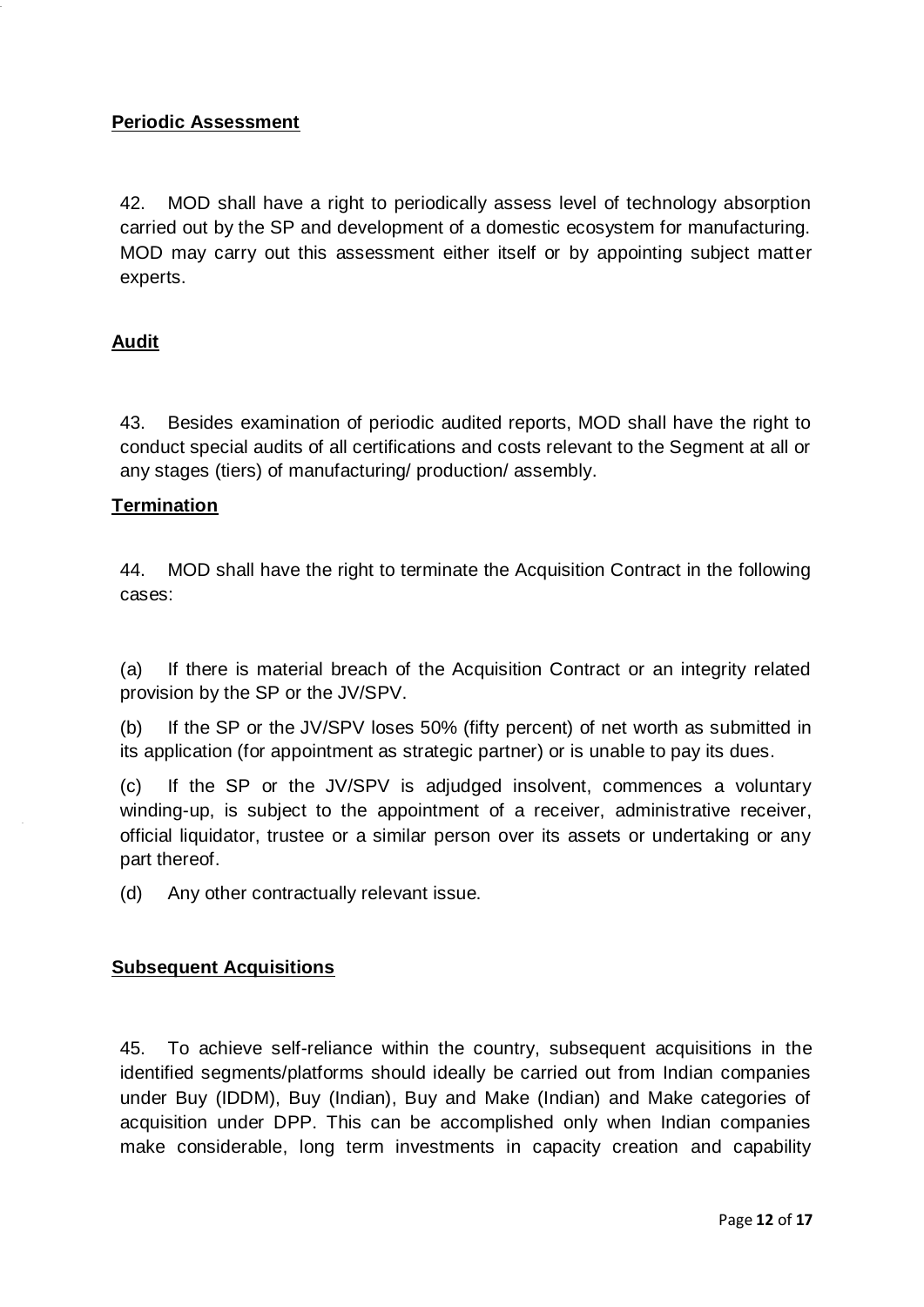development including infrastructure, tiered ecosystem of vendors, skilled human resources, futuristic R&D etc.

46. To incentivize and motivate Indian companies to achieve these objectives, the process for evaluation of bids for subsequent acquisitions in the identified segments/platforms may provide adequate weightage for the following factors pertaining to their experience and track record in the respective segment:

(a) Investments by Indian companies to construct and improve segment specific infrastructure like workshops and production lines as well as availability of skilled manpower.

(b) The nature of R&D investments made by the companies including test and evaluation facilities and infrastructure.

(c) Development and acquisition of relevant technologies and execution of advanced and state of the art manufacturing processes.

(d) The extent of the ecosystem created such as the number of vendors developed and the value of orders placed on these vendors.

47. Further, in order to encourage spiral development of technologies and systems, the above factors may be given adequate weightage in deciding upon development partners for projects, including those of DRDO, as well as those under Make procedure of DPP.

48. The above factors may also be given adequate weightage in deciding upon Indian partners for enhancing the production capacities/establishing workshare with DPSUs/OFs in future.

# **Conclusion**

49. Fostering a constructive partnership with Indian private defence industry is considered not just a sound economic option but a strategic imperative to minimise dependence on imports and infuse self-sufficiency in defence manufacturing. Larger and sustained production volumes of a system will lead to optimisation of cost, improved production efficiency and ability to absorb higher end technologies, besides creating an extensive eco-system of defence related industries in the country so that defence manufacturing emerges as a key driver in India's economic growth and development.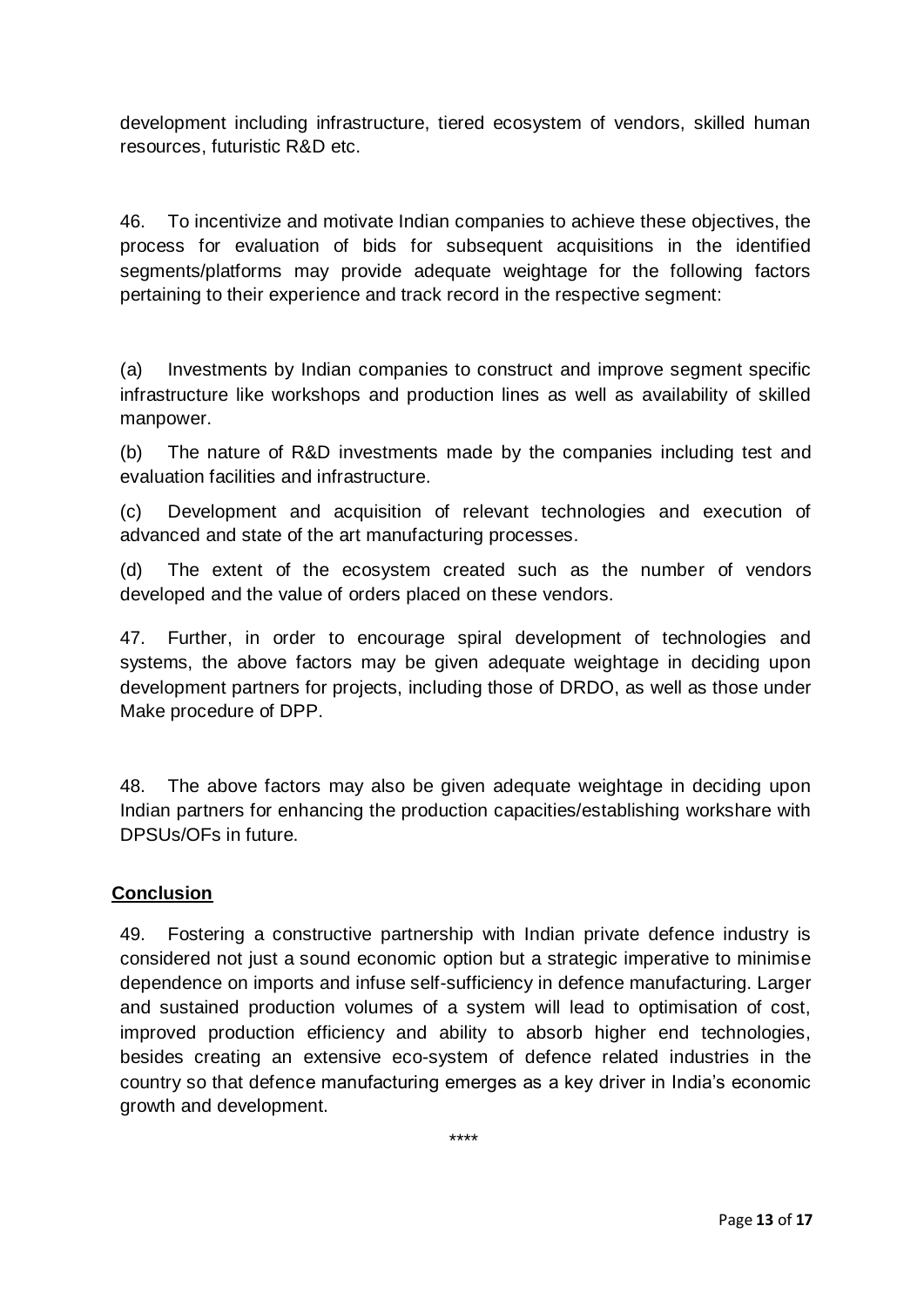# **OWNERSHIP STRUCTURE**

1. **Ownership Structure and Form:** The applicant must bea public company as defined under the Companies Act, 2013 ("**Applicant Company**"). The objective of the Strategic Partnership model is to build capabilities in India to manufacture defence equipment. In certain extreme circumstances of conflict like war, the GoI would have the right to acquire control over the intellectual property used and facilities developed pursuant to the Strategic Partnership.

2. The Applicant Company and subsequently the Strategic Partner when appointed should be an Indian company **owned and controlled** by resident Indian citizens. The management of the Applicant Company should be in Indian hands with majority representation on the board of directors. The chief executive(s) of the Applicant Company shall be resident Indians who are part of the Indian group owning and controlling the Applicant Company or the Strategic Partner.

3. The calculation of foreign investment in the Applicant Company shall include:

(a) The paid up equity share capital held by the foreign company either by itself through its subsidiary companies or nominees in the Applicant Company;

(b) The paid up equity share capital held by other foreign investors in the Applicant Company; and

(c) The quantum represented by that proportion of the paid-up equity share capital to the total issued equity share capital held or controlled by persons mentioned in (a) or (b) above in an Indian company or a limited liability partnership which is a shareholder in the Applicant Company ("**Indian Entity**"). It is pertinent to note that, for the calculation of foreign equity in the Indian Entity equity held by Foreign Portfolio Investors ("**FPI(s)**") (category I and II only) and Indian mutual funds will not be included.<sup>1</sup>

4. Further, a company is considered as **'Owned'** by resident Indian citizens if more than fifty percent (50%) of the capital in it is directly or beneficially owned by resident Indian citizens and / or Indian companies, which are ultimately owned and

-

 $^{1}$ For example, in the event Company A, having twenty five percent (25%) FDI (and no other foreign investment), holds fifty percent (50%) of the Applicant Company, presuming the Applicant Company has no other foreign investment, it shall be construed to have twelve point five percent (12.5%) of foreign investment.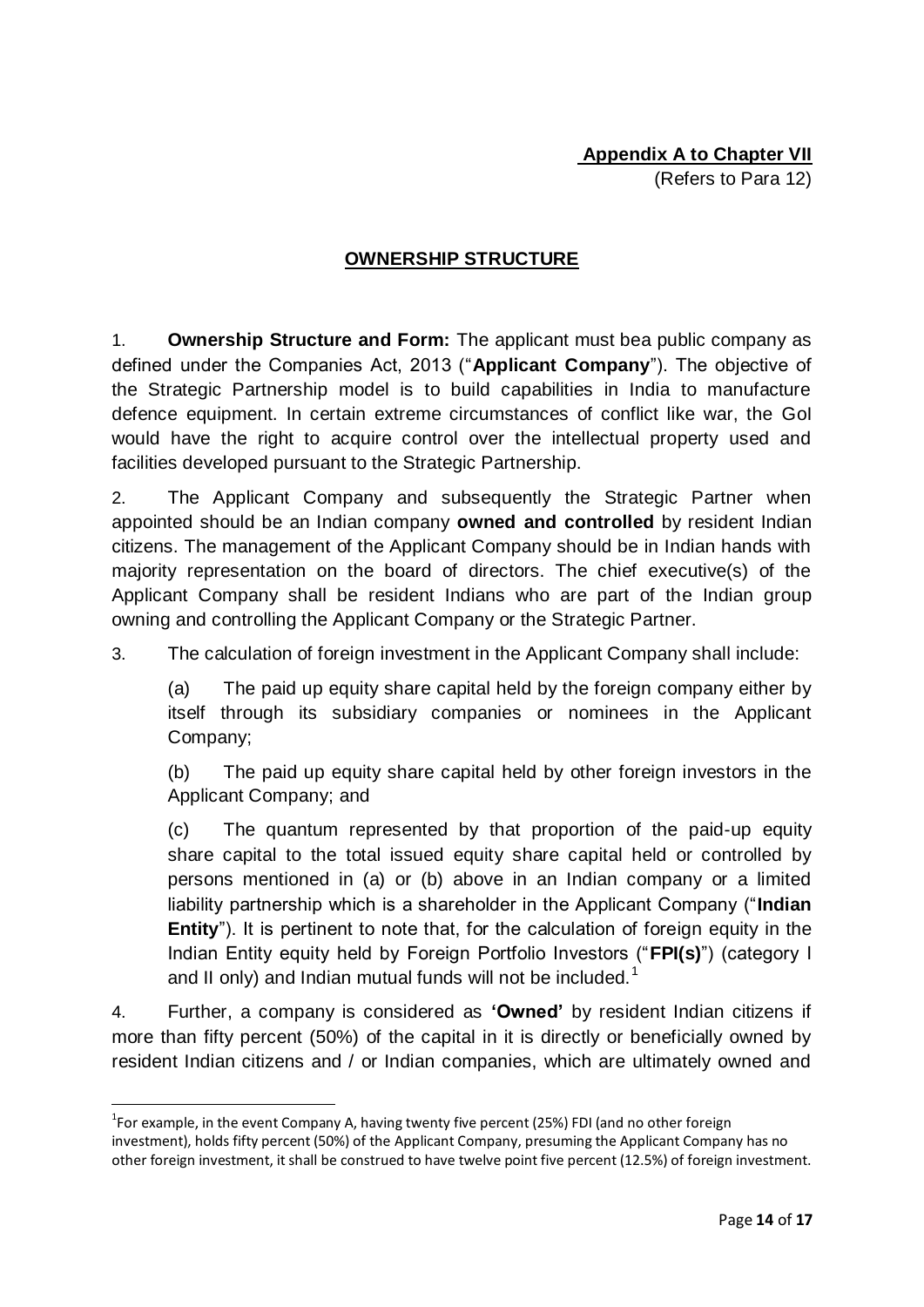controlled by resident Indian citizens. **This implies that the maximum permitted FDI shall be forty nine percent (49%)**. No pyramiding of FDI in Indian holding companies or in Indian entities subscribing to shares or securities of the Applicant Company or the Strategic Partner shall be permitted. Indirect foreign investment shall be accounted for in counting the forty-nine percent (49%) FDI.

5. **'Control'** shall include the right to appoint majority of the directors or to control the management or policy decisions including by virtue of their shareholding or management rights or shareholders agreements or voting agreements.

6. The application should be supported by an Affidavit testifying to the truth and accuracy of the information supplied.

7. The financial information shall be accompanied by unqualified report from the statutory auditor appointed under Section 139 of the Companies Act, 2013 or corresponding sections under previous Companies Act, about the correctness and accuracy of the financial information submitted. For any materially false statement, the Applicant Company shall be disqualified.

8. The Strategic Partner shall be permitted to incorporate subsidiary companies in the nature of SPV or use existing subsidiaries as SPVs in respect of specific projects or contracts awarded by the MoD when procurement contracts are required. No other assignment of the contract or project shall be permitted. The status and contract with the Strategic Partner is not assignable. Final integration of system of systems shall be carried out by the Strategic Partner or its SPV in India. SPV shall be wholly owned by the Strategic Partner and the shareholding of such a Strategic Partner in the SPV should be locked in for the term of the Strategic Partnership. The only permitted exception to this condition is that in case of company(ies) or entity(ies) providing technology for a project or a contract so requires such company(ies) or entity(ies) shall together be allowed a maximum of forty nine percent (49%) in the SPV without loss of control or ownership of the SPV by the Strategic Partners. The making of the SPV and the terms of the joint venture shall be scrutinised by the MoD to ensure that the SPV and/ or the Strategic Partner are Indian owned and majority controlled by resident Indian citizens as defined in **Paras 3, 4 and 5 above**. Such SPVs should be set up in compliance with the policies and guidelines issued from time to time by the Department of Industrial Policy and Promotion, Ministry of Commerce and Industry. However, the overall responsibility of performance as owed to the MoD shall always be that of the Strategic Partner. Strategic Partner and SPV(s) would be jointly and severally liable. SPV's joint and several liability (ies) with the Strategic Partner shall be prorated to the extent of its work share, as agreed at the time of approval of the SPV by the MoD.

**\*\*\*\***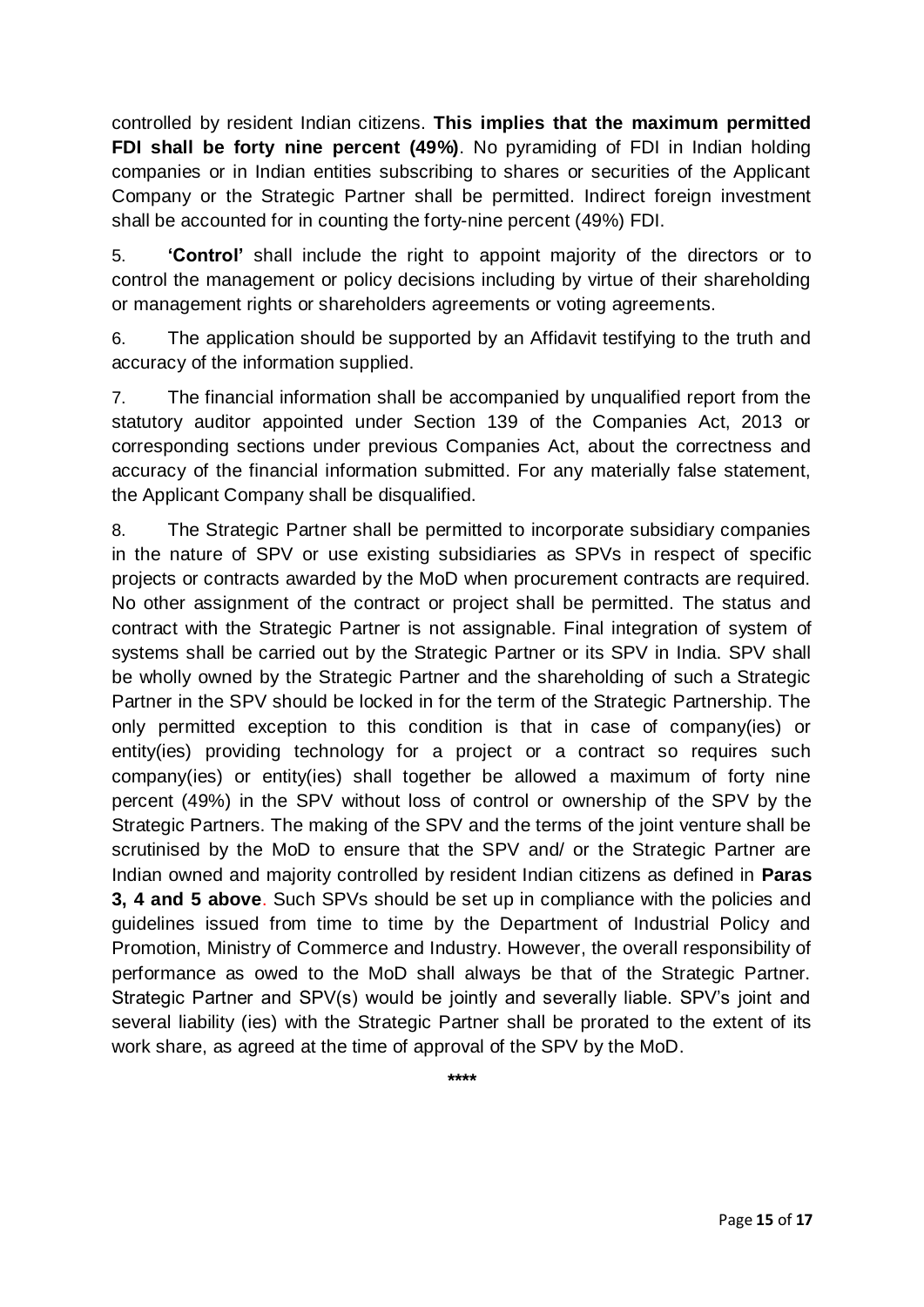## **Appendix 'B' to chapter VII**

## **(Refers to Para 24)**

### **MINIMUM QUALIFYING CRITERIA**

1. **Technical Gate**. Demonstrated capability of integration of "System of Systems", which refers to any system with multiple technologies of major systems like aircrafts, ships, chemical plants, power plants, automobiles etc as specified in the EOI.

2. **Financial Gate**. Following aspects inter-alia would be considered, as specified in the EOI/RFP.

- (a) Consolidated Turnover.
- (b) Networth.
- (c) Rating.

3. **Other Conditions**. Promoters and directors of the Applicant Company and the Segment Group Company should not be wilful defaulters to the banking system as on the date of this application.

#### **Segment Specific Criteria**

4. **Submarines.**

| <b>Ser</b> | <b>Attributes</b>                                                                                                                                             | <b>YES/NO</b> |
|------------|---------------------------------------------------------------------------------------------------------------------------------------------------------------|---------------|
| (a)        | Availability of at least one suitableDry dock or Building bay with<br>ship lift/ floating dock for submarine of 3000T displacement and<br>length of 90m.      |               |
| (b)        | Availability of at least two slots forwater frontage/wet<br>basin/outfitting berths/outfitting bays for submarine of 3000T<br>displacement and length of 90m. |               |
| (c)        | Should have successfully delivered a Warship/Ship as lead or<br>prime contractor in the past five years.                                                      |               |